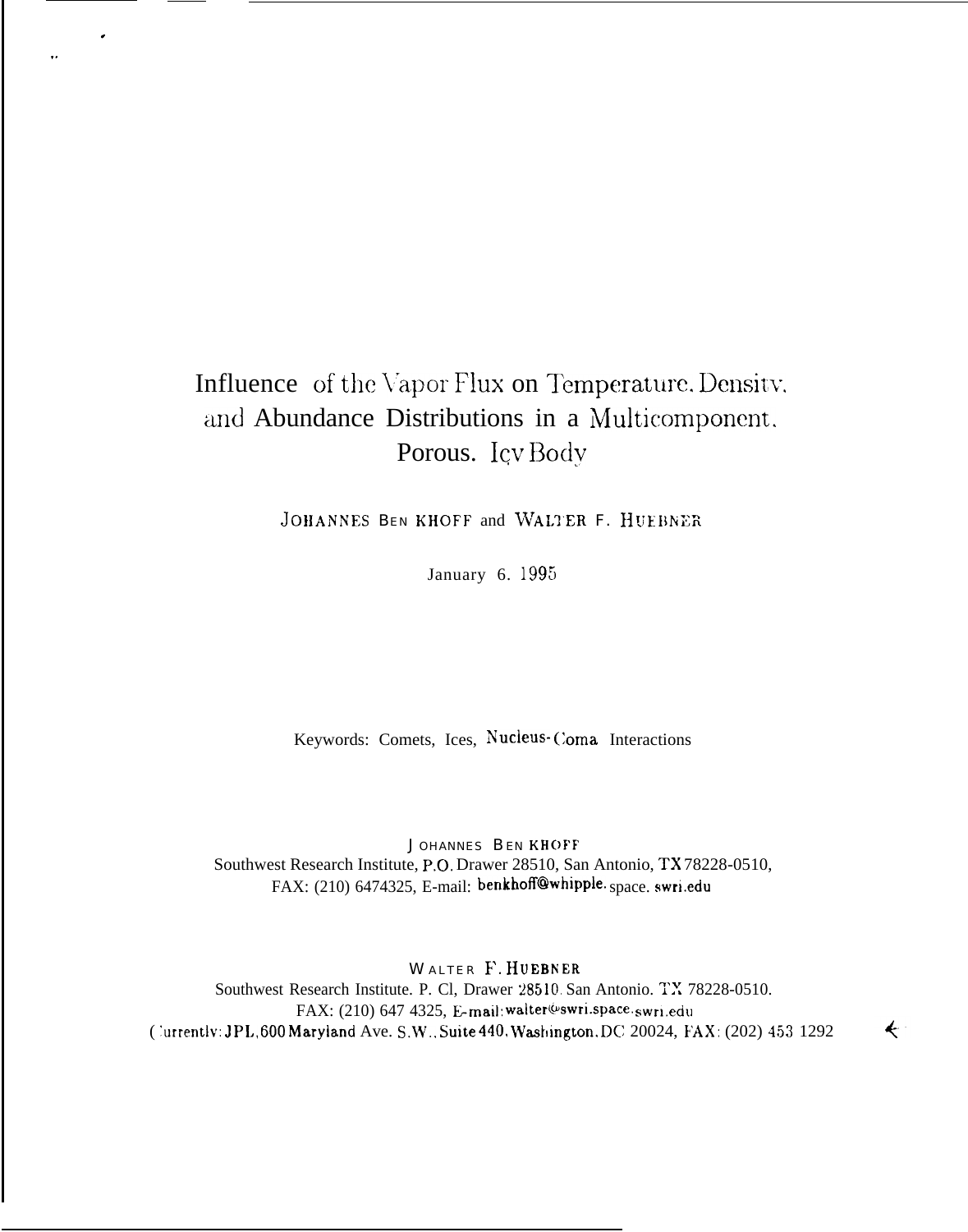#### **Abstract**

We calculated the vapor flux of the icy components in the surface layer of a porous. shortperiod, Jupiter-class comet. in order to investigate the relationship of the observed relative molecular abundances in the coma with those in the nucleus. The model assumes a body containing one major ice component  $(H_2O)$  and up 10 three minor components of higher volatility (e. g., CO, CO, CH<sub>3</sub>OH). The body's porous structure is modeled as a "bundle of tubes with a given tortuosity and initially a constant pore diameter. The mass and energy equations for the different. volatiles are solved simultaneously with appropriate boundary conditions. Heat is conducted by the matrix and carried by the vapors. The one-dimensional model includes radially inward and outward flowing vapor within the body, escape of outward flowing gas from the body, complete depletion of less volatile ices in outer layers, and recondensation of vapor in deeper, cooler layers. As a result, we obtain the temperature and abundance distribution in the nucleus and the gas flux into the interior and into the coma for each of the volatiles at various positions in the orbit. The ratio of the gas flux of minor volatiles to that of  $H_2O$  in the coma varies by several orders of magnitude throughout the orbit. Thus, the relative abundances of species observed in the coma are in most cases not the same as those in the nucleus. Results also indicate that it will be impossible to determine the' relative abundances of ices more volatile than water from samples taken a few meters below t he surface during a comet rendezvous mission. We made calculations for a wide range of different parameters, such as porosity, pore radius, and thermal conductivity of the matrix. To introduce the model we present typical results for a dust-free comet.

#### 1 Introduction

The vapor flux of ices (e.g.,  $CO$ ,  $CO_2$ ,  $NH_3$ ,  $CH_3OH$ ) from porous bodies in the Solar System is thought to be an important surface phenomenon, Surface erosion of comet nuclei and the production of the comet coma are attributable to the flux of sublimating (vaporizing) gases. Details of the sublimation processes of the solar system ices in porous bodies are still not fully understood. The processes are complicated by t he presence of several icy components and minerals, by uncertainties about the structure of the ices, and by the unknown microstructure and transport properties of the surface layers of the sublimating body.

Comets consist of dust and frozen gases. From the Giottomission to CometP/Halley (Keller  $ct$  al., 1989) we know that only a small fraction of the surface area is active, as manifested by observable dust "jets" entrained by sublimating gaa, while most of the surface is inactive. The inactive areas can be explained by the existence of a stable dust mantle that inhibits the gas flow from the interior. Thus, the highest gas flux from the nucleus comes from the active areas. The mixing ratio of some volatiles leaving the nucleus has been observed and measured, but the assumption that the observed abundance of volatiles in the coma is the same as that in the nucleus is unlikely for a low density, porous, icy body. On the other hand, the mixing ratio of the minor constituents of frozen gases in the nucleus is a major clue for the origins of comets and the solar system.

The chemical differentiation of a cometary nucleus was described first in a model developed by Houpis et al.( 1985). They assumed a body composed of two ices,  $CO_2$  and  $H_2O$ , and dust.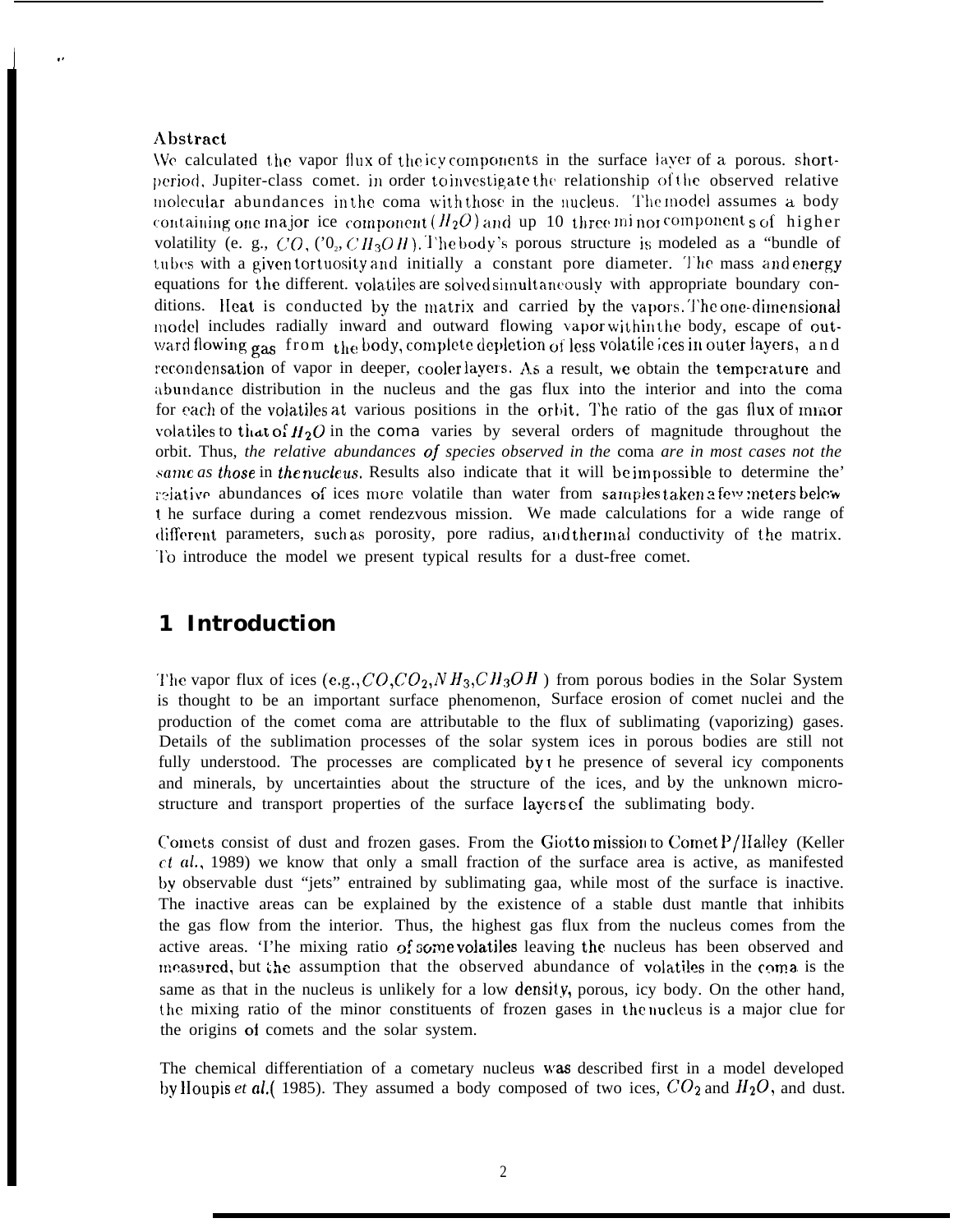The  $CO_2$  was in part trapped in au  $H_2O$  ice lattice to form clathrate hydrates and in part freely mixed with the water. As a result of sublimation of the volatiles the body differentiated in three layer-s with the formation 01 a dust mantle on the top and the original mixture at t he bottom. The layer in between is a dust/clathrate layer depleted of  $CO<sub>2</sub>$ . With the assumed parameters they obtained thicknesses for the depleted layers in the range of several tens of centimeters. Fanale and Salvail (1987) improved the model by including spherical dependence and a more detailed description of the heat conduction into the interior. The same authors also showed results using the more volatile CO ice instead of  $CO<sub>2</sub>$ ice (Fanale and Salvail, 1990). Smoluchowski (1982) was the first to recognize the importance of heat t ransport due to the vapor phase in a porous comet nucleus. This idea was verified during laboratory experiments on porous ice/dust samples (Spohn and Benkhoff, 1990; Grünetal... 1991). Benkhoff and Spohn(1991a,b) and Benkhoff et al. (1995) have shown that the vapor in tile porous matrix transported heat much more effectively into the interior than matrix heat conduction. The results presented in this paper are based on including the heat transport by the in and out flowing gas into a new model for chemical and physical evolution of porous, icy bodies.

In order to understand the sublimation process in more detail and to determine the mixing ratio of volatiles as a function of the physical parameters, such as porosity, pore radius, and thermal conductivity of the matrix, we have developed a coupled heat and mass transfer model (COMSAT) in one dimension to calculate the temperature distribution and the mass density distribution of the vapor and solid ice phases for up to four different volatiles in a 250 m thick surface shell of a dust-free, porous, icy body. In a porous body with a porosity greater than 0.1 ail the pores are connected (Herron and Langway, 1980). Therefore the body's porous structure has been modeled as a bundle of tubes with a constant tortuosity and a pore diameter that changes with depth as a result of sublimation and recondensation of the ice,

We also calculate the mass flux of the gas in the body and through its surface, the porosity, and the pore size distribution as functions of depth and time.

### 2 The Thermal Model

The model assumes that heat is transferred into the interior of the body by solid state heat conduction in the ice matrix and by vapor flowing through the porous matrix, the flow being driven by a vapor pressure gradient. The transport mechanism is advection. There are two processes transferring energy by inward flowing gas into the body. The first process is energy transport of sensible heat and heat exchange to the matrix, because the inward flowing gas is hotter than the solid matrix. In the second process energy is transferred to the matrix at several depths in the body through latent heat liberated by condensation of the inward flowing gas.

Benkhoff and Spohn (1991 a, b), Espinasse *et al.* (1991), and others have shown that the contribution of the heat transport via the vapor phase of the volatiles in a comet nucleus is important to the energy balance. The conservation of mass in an  $n$ -component system undergoing a phase change is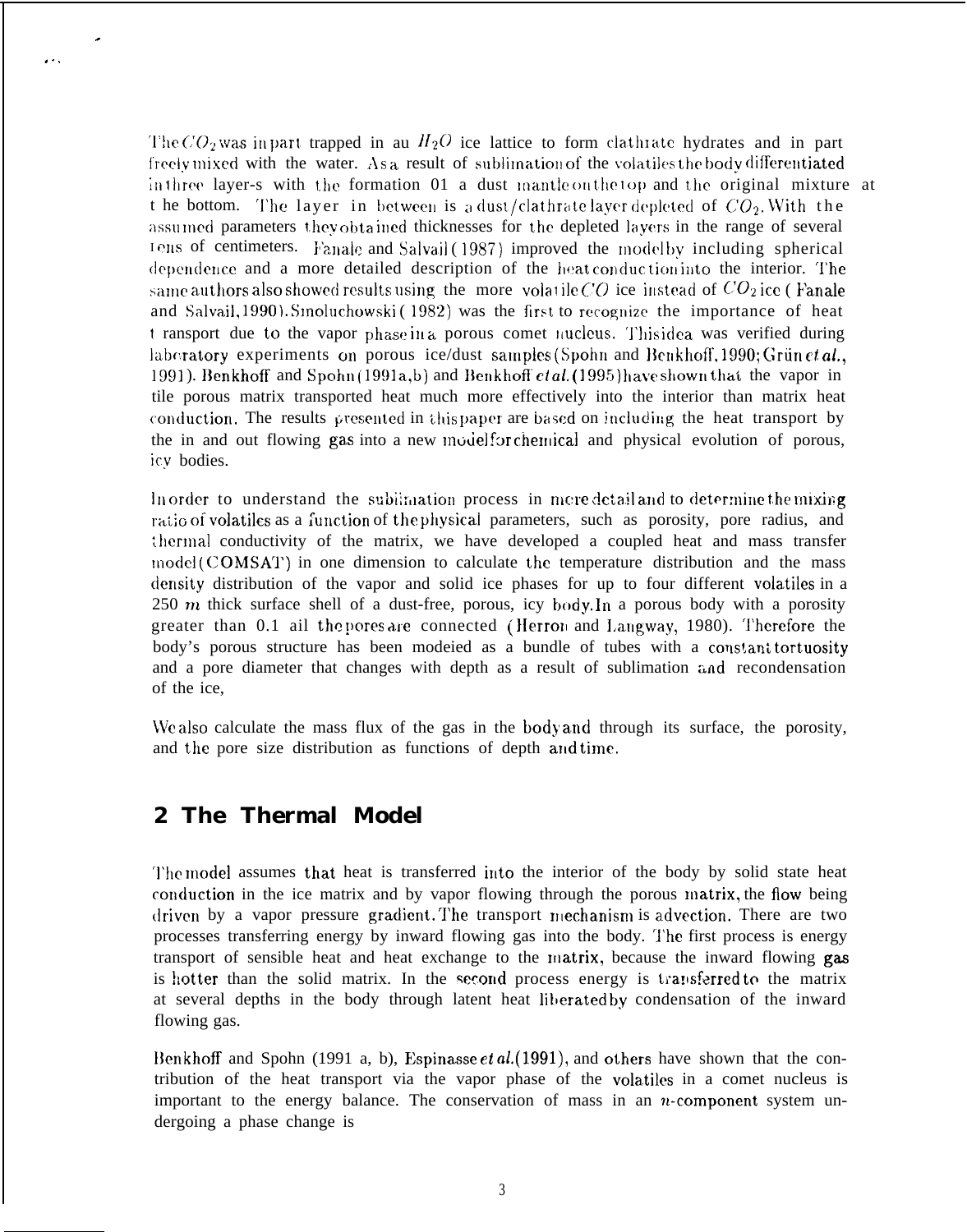$$
\psi \frac{\partial \rho_{\eta_i}}{\partial t} - \nabla \cdot \rho_{\eta_i} \vec{v}_i = q_i \quad , \quad i = 1, 2, \dots n \quad . \tag{1}
$$

 $n<sub>1</sub>$ 

$$
\frac{\partial \rho_i}{\partial t} = -q_i, \quad i = 1, 2, \cdots n \tag{2}
$$

shere *v* denotes the porosity. t the time,  $\rho_{\eta}$ , the density of gas component *i* in the pores.  $\rho_i$ he density of the porous matrix of component z.  $\ddot{v}_i$ the streaming velocity of gas component and  $q_i$  the intrinsic mass release rate of vapor per unit volume as given by (Mekler *et al.*, 1990)

$$
q_i = \frac{w}{2a} \left( \rho_{s_i} - \rho_{g_i} \right) \tilde{c}_i \ . \tag{3}
$$

Here a denotes the radius of the pores.  $\rho_{g_i}$  the density of gas component i in the pores.  $\rho_{g_i}$  its alue at its saturation vapor pressure, and  $\bar{c}_i$  the mean thermal velocity of the gas molecules H species z.

I 'rem kinetic gas theory (e.g. Kittel, 1980) the equation of motion for an ideal gas flowing  $, h_{10}$ ,  $h_{11}$  a porous medium in the Knudsen regime ( $h.e.,$  the mean free path of the gas molecules is much larger then the pore radius) is

$$
\vec{v}_i = -C \left( \sqrt{T} \nabla \ln \rho_{gi} + \nabla \sqrt{T} \right) . \tag{4}
$$

The constant C in Eq. (4) depends strongly on the assumed model for the porous medium. If theice matrix can be describe by a large-number of parallel tubes (e.g., Mekler et al., 1990).  $\pm$ ine obtains, assuming diffuse reflection of the molecules on the walls of the tubes,

$$
C = f a \sqrt{\frac{R_o}{2\pi\mu}} = \frac{8\psi}{3\xi^2} a \sqrt{\frac{R_o}{2\pi\mu}} \tag{5}
$$

Here  $\xi$  is the t<sub>otho</sub>sit<sub>y</sub> (ratio of the length of the tubes to the thickness of the porous layer),  $R_{\alpha}$ the universal gas constant.  $\mu$  the molecular mass of the gas molecules, and f describe the . tructure of the porous medium, The porosity for t he tube model can be described by

$$
\psi = 1 - \frac{\rho}{\rho_o} \quad . \tag{6}
$$

vnere  $\rho_0$  is the bulk density of the homogeneously mixed material and  $\rho$  the bulk density  $\sigma$  if the porous ice body. Its density changes as a function of depth due to sublimation and condensation of the volatiles.

The energy conservation equation for a multi-component system of ideal gases is (for detail see Spohn and Benkhoff, 1990)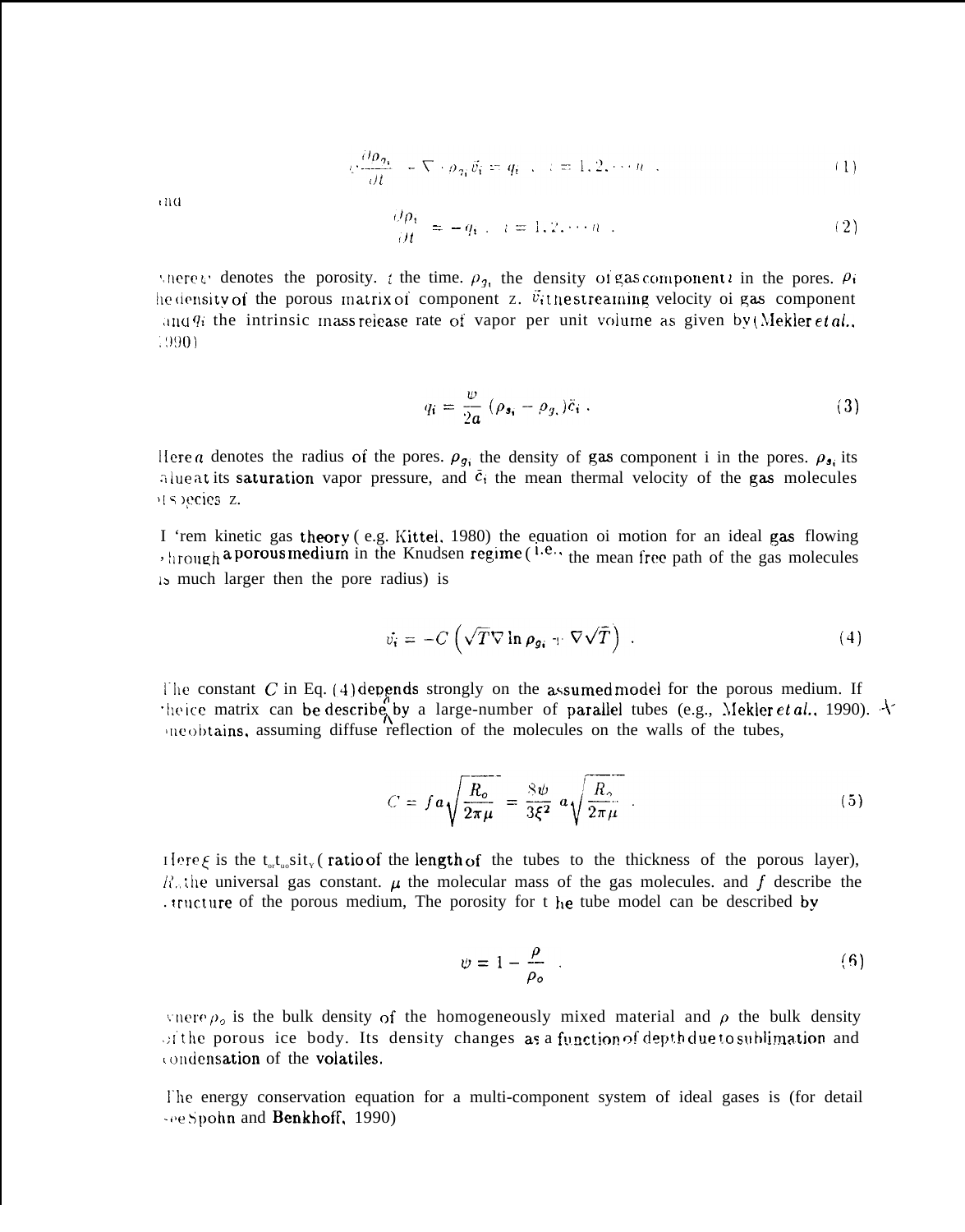$$
\rho c \frac{\partial T}{\partial t} + \psi \rho_{g_i} c_g \vec{v} \cdot \nabla T = \nabla \cdot (\kappa \nabla T) - \sum_{i=1}^{n} \Delta H_i q_i , \qquad (7)
$$

where T is the temperature, c and  $c<sub>q</sub>$  the average specific heats of the ice matrix and of the gas at constant volume, respectively,  $\Delta H_i$  the enthalpy of sublimation of component i, and  $\kappa$ the thermal conductivity of the ice matrix.

The surface temperature is calculated from the balance between the net incoming solar flux and losses from thermal reradiation, surface sublimation, and heat transport in and out of the shell

$$
\frac{F_0(1-A)\cos\zeta}{r^2} = \epsilon \sigma T_s^4 + \Phi_1 \Delta H_1 + \kappa \nabla T_s \big|_{r=R_n} \,. \tag{8}
$$

In Eq. (8) A denotes the albedo, F the solar constant, r the heliocentric distance in  $AU$ .  $\zeta$  the local zenith angle,  $\epsilon$  the infrared emissivity,  $\sigma$  the Stefan-Boltzm ann constant.  $T_s$  the surface temperature,  $\Phi_1$  the mass flux of water vapor at the surface, and  $\Delta H_1$  the enthalpy of sublimation of water. Contrary to other models (e. g., Fanale and Salvail, 1984, Espinasse  $\epsilon t a l$ , 1991) we assume that only water can be found at the surface. The minor volatiles are depleted at the surface from the very beginning of the model calculation. The last term in Eq.  $(8)$  represents the net *sensible heat* carried by water vapor from the surface into the interior ( $v_g < 0$ , for flow into the nucleus). In principle, the local zenith angle can be expressed as a function of latitude, hour angle, obliquity, the true anomaly, and the angle between the ascending node and the subsolar point at perihelion (see, e.g., Fanale and Salvail, 1984), however in this one-dimensional model we use the spherical y average value  $\cos \zeta = 1/4$ . Thus diurnal variations are averaged.

The mass release rate of water from a surface is (Delsemme and Miller, 1971)

$$
\Phi_1 = P_{s_1}(T) \sqrt{\frac{\mu}{2\pi R_o T}} \quad . \tag{9}
$$

The enthalpy of sublimation  $\Delta H_1$  must be obtained consistently from the saturation pressure  $P_{s_1}$  through the use of the Clausius-Clapeyron equation, An empirical formulation for the equilibrium water vapor pressure in  $Pa$  over ice is

$$
\log[P_{s_1}(T)] = 4.07023 - 2484.986/7' + 3.56654 \log(T) - 0.00320981T.
$$
 (lo)

The erosion rate of the surface  $dR_n/dt$  is given by

 $\ddot{\phantom{1}}$ 

$$
(\rho - \rho_{g_1})\frac{dR_n}{dt} = \Phi_1 \tag{11}
$$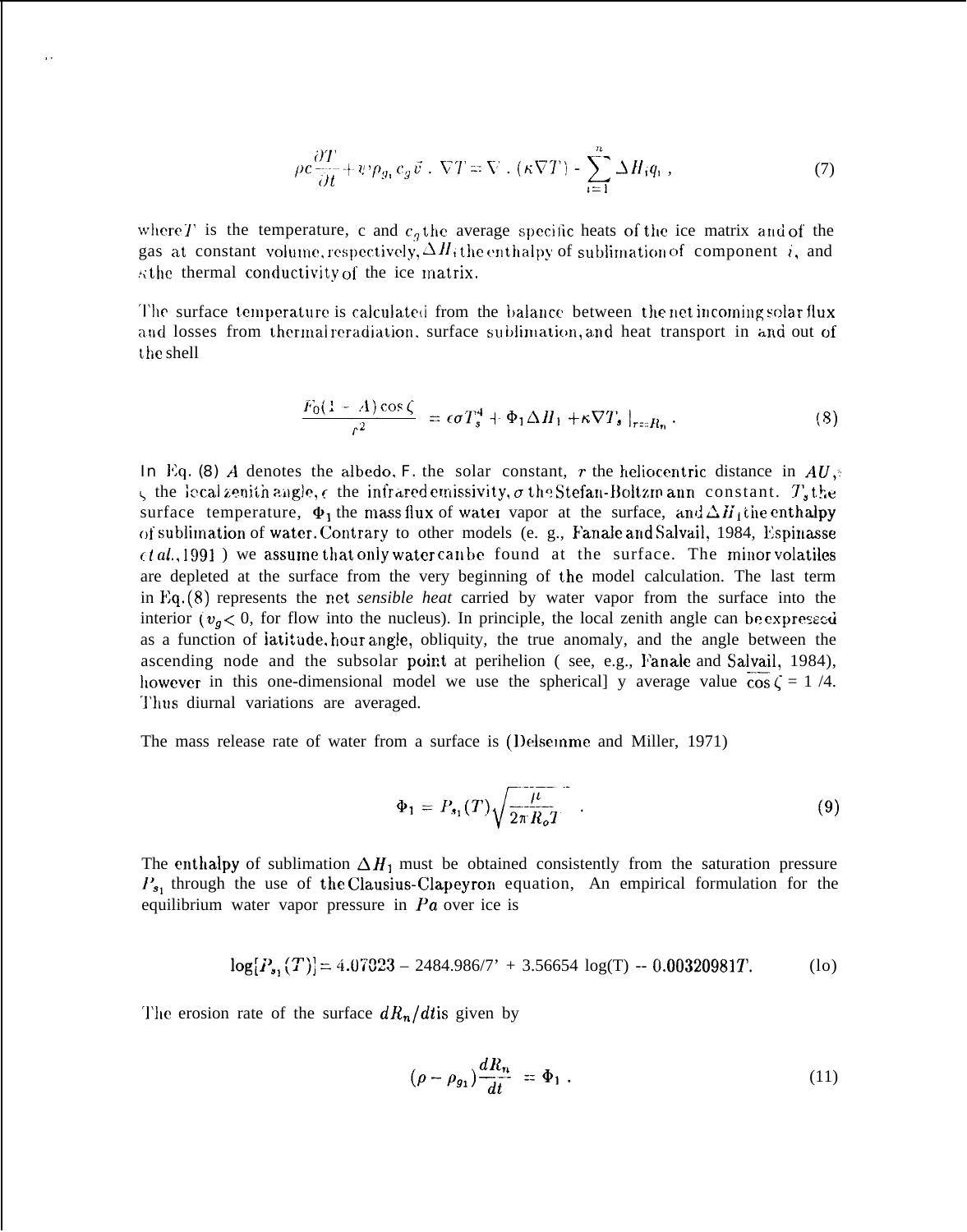Near the surface the ice has been depleted of all components more volatile than water, thus  $\rho$ :  $\rho_1$ . For the boundary condition at the bottom of the shell we assume a constant heat flux. This heat flux is very small and is used only as a check to ensure that the assumed thickness of the shell is sufficiently large. The mass flux  $\Phi_i = \rho_{i1} v_i$  ( $i > 1$ ) for each component is assumed to be constant at the surface (i. e.,  $\frac{d\Phi_i}{dr}$  = 0) and zero at the lower boundary.

The model calculations were carried out as follows: We start with a homogeneously mixed three component ( $H_2O$ ,  $CO_2$ , and  $CO$ ) body at a constant temperature ( $T = 20K$ ) and a constant mass density distribution [i.e.,  $\rho_o = (1 - \psi)\rho_{ice}$ , where  $\rho_{ice}$  is the density of compact ice ] at aphelion of the Jupiter- class orbit of Comet Schwassman n-Wachmann 3 (see Table 1). The initial temperature of 20K was chosen to make sure that the CO ice remains in a frozen state and the corresponding gas production rate is negligible. Due to heating of the body and sublimation of the more volatile minor components, the initially homogeneous body differentiates into a multi-layer body, where the lowest layer has the original composition. The layers above are successively depleted of the volatiles, with the outermost layer containing only the least volatile component. Thus, the assumed  $H_2O$ ,  $CO_2$ , and CO ice body differentiates into a three-layer body. The upper  $H_2O$  layer is depleted of  $CO<sub>2</sub>$  and CO, because those ices are more volatile than water. The next lower layer is depleted of  $CO$ . The bottom layer contains the original mixture. The boundaries between the layers are sublimation fronts of the corresponding volatiles. The radial temperature gradient in the nucleus is positive except close to tile surface when the comet recedes from the Sun. On the other hand, the radial pressure gradient for each species is negative above and positive below its sublimation front. The dept hs of the sublimation fronts are changing with time and are determined by the model calculations. At each time step we checked the mass balance of the different ices by integrating the ice density over the volume and by comparing it to the outcoming gas flux.

#### **Results**  $\bf{3}$

We investigated the contribution of the different vii por phases to the heat transport and calculated the gas flux from the surface into the coma for a wide range of nucleus parameters. The parameters are the composition of the initially homogeneous body, the initial porosity, the initial pore radius, the thermal conductivity of the solid ice matrix, and the tortuosity. The parameters used to obtain the results are summarized in 'l'able 1.

Figure 1 shows the surface temperature as a function of the heliocentric distance for five orbits of the comet. At perihelion we obtain the highest temperatures of about  $200K$ . With increasing heliocentric distance the temperature at the surface decreases. The temperature at a phelion in the orbit of Comet Schwassman n-Wachmann 3 is about  $147K$ . This temperature is much higher than the sublimation temperatures of  $CO_2$  or  $CO$  so that we expect neither one as an icy component at the surface. in a porous nucleus, ices more volatile than water evaporate from some depth within the nucleus by creating a volatile-depleted region, unless the more volatile components are chemically bound to the water ice (clathrate hydrates), which are not considered in our model. The loops in the curves are caused by more heat flowing out of the nucleus at large  $r$  before aphelion than after aphelion. At small  $r$  the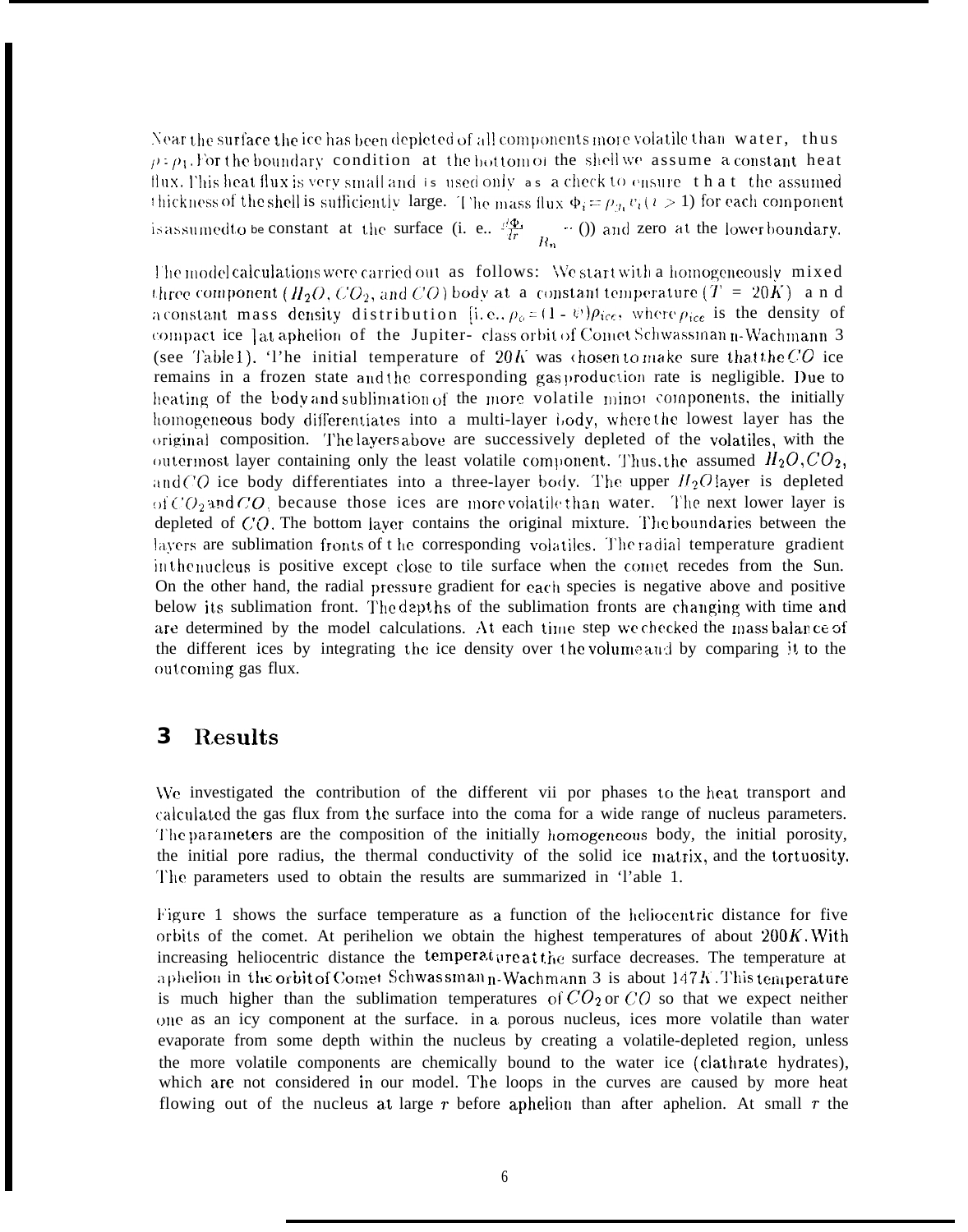heat flow in and out of the nucleus has very little effect on the surface temperature which is determined by the power balance at the surface,  $Eq.(8)$ .

In Figs. 2a 2d the mass fluxes of  $H_2O$ ,  $CO_2$ , and  $CO$  and the total mass flux (sum of all components) are plotted in the first and the fifth orbit. At Perihelion  $H_2O$  (Figs. 2a,2d) dominates the gas flux into the coma. The situation changes radically and progressively with increasing helioce ntric distance. At about 3.4 AU the  $CO_2$  flux dominates. The  $H_2O$  flux changes by about five orders of' magnitude during the orbit (Fig. 2a), but the flux of the minor, more volatile species changes only by about one order Of magnitude during the orbit (Figs. 2b, 2c). While the variation of the  $H_2O$  flux is an exponentional function of the surface temperature, the  $CO_2$  flux and the CO flux are  $\AA$  function of the temperature at the ' sublimation front  $a_n d$  the thickness and structure of the layers above. This results in a steep increasing gas flux when the nucleus is moving from aphelion to perihelion after about  $2AU$ and a decreasing gas flux into the coma on the way back to aphelion. The variation of the gas flux within an orbit decreases when the sublimation front moves further inside into the nucleus.

The mixing ratio of  $CO_2$  to  $H_2O$  varies by about five orders of magnitude between perihelion and aphelion (Fig. 3) and is completely different to 1 hat of the initial abundance ratio of about ().12 of the ice in the nucleus. The mixing ratio depends on the pore radius and in some cases on the composition. If the initial amount of  $CO_2$  becomes very small ( $< 1-2\%$ ) by mass) the sublimation frontmoves very fast into the inside. The gas release rate decreases due to the less energy available in deeper layers of the porous, icy body. With decreasing pore size the gas flux of the minor, more volatile species decreases also. In order to explain the typical value of a few percent for the mixing ratio of  $CO<sub>2</sub>$  to  $H<sub>2</sub>O<sub>o</sub>$  bserved in the coma of a comet near perihelion, the effective pore radius in our model must be larger than 1 mm. Thus, the observed mixing ratios in the coma may provide a clue about the effective pore radius.

In a porous ice body it is also possible for sublimated gas to flow into the body, driven by a radially positive vapor pressure gradient. This strongly influences the mass distribution of the volatile ices and the temperature profile within the body. Figure 4 presents the temperature versus distance from the surface after four orbits at aphelion and perihelion in the fifth orbit. A very interesting feature is how the sublimations of  $CO_2$  and  $CO$  ices suppress the 1 emperature increase in the lower layers at  $T \approx 11.0K$  and  $35K$ , respectively. This leveling of the temperature gradient occurs because a significant fraction of energy transferred into the interior is used to sublimate (evaporate) the minor volatiles. The convex shapes of the temperature curves below these energy sinks are the results of heat-carrying, inward-flowing vapor and freeing of latent heat after resublimation (condensation) of the gas at cooler, deeper layers. The same effect was observed in sublimation experiments with porous ice and dust samples ill comet simulation experiments (e.g., Spohn and Benkhoff, 1990; Benkhoff and  $S<sub>p</sub>$ , (1991a, b). At aphelion the small heat conductivity of the porous ice matrix results in higher temperatures in the interior than at the surface.

The sublimation and resublimation of the volatiles in the interior of the nucleus influences the porosity of the body. In Fig. 5 porosity is plotted versus distance from the surface. The sublimation of the minor volatiles causes the initially homogeneous layers to differentiate into multilayers, with the lowest layer remaining at the initial porosity  $\psi = 0.5$ . The layers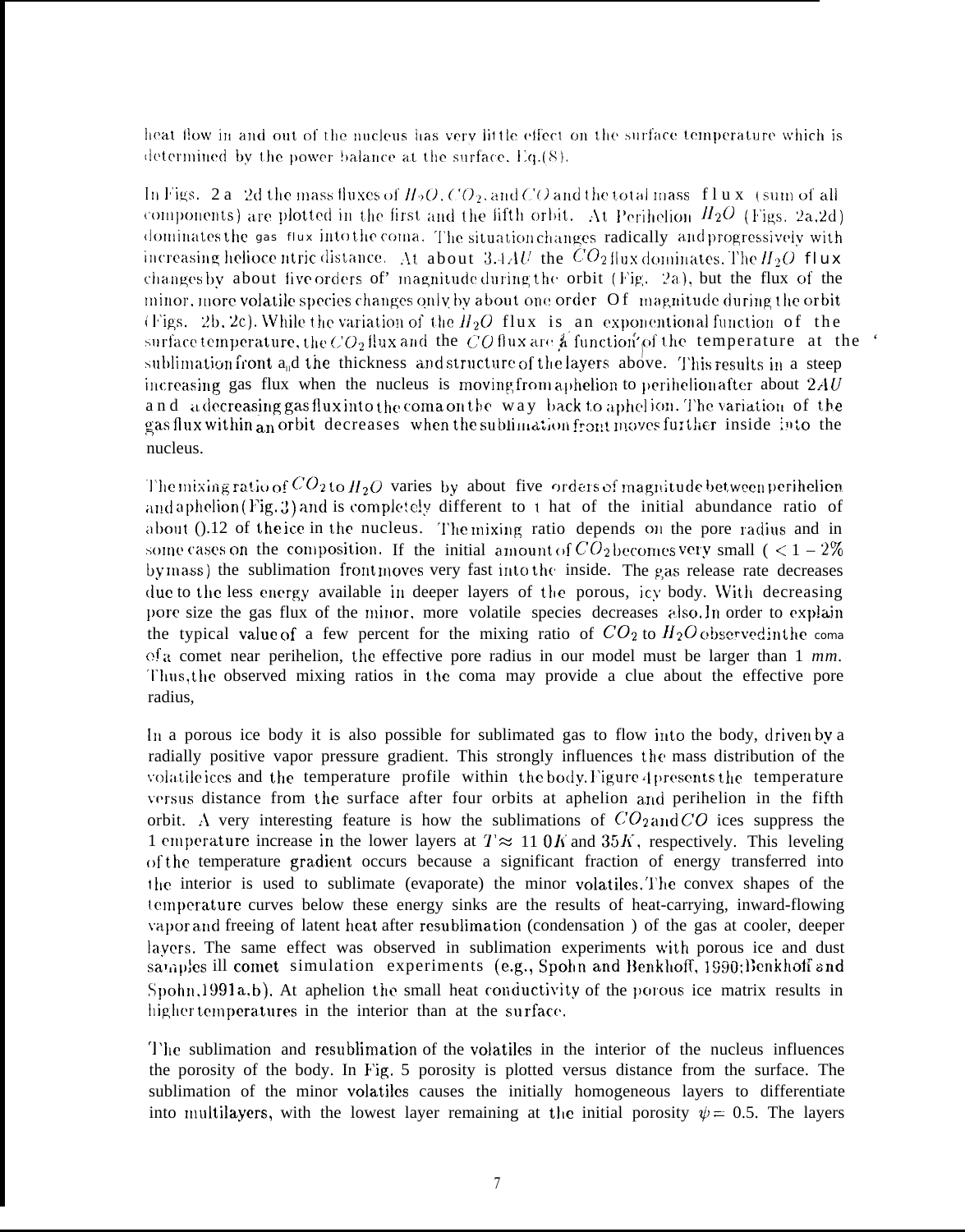above are successively depleted of the volatiles and thus show higher porosities  $v \approx 0.525$  for the  $CO_2/H_2O$  laver depleted of CO and  $\psi \approx 0.575$  for the  $H_2O$  layer depleted of all minor volatile components. The decrease of porosity at the upper boundaries (sublimation fronts of the corresponding depleted volatiles) results from resublimation (condensation), which increases the density.

## **4 Conclusions**

The results of the calculations presented here are obtained from a new one-dimensional model for porous, multicomponent, icy bodies in the solar system. We solved the mass and energy equations with appropriate boundary conditions for the different volatiles simultaneously. The model includes radially inflowing and outflowing gas within the body, complete depletion offering volatile ices in outer layers, escape of outflowing volatiles from the nucleus moving coma, and recondensation of gas in deeper layers. As a result, we obtain the temperature and abundance distribution in the interior, the gas flux into the interior, and the gas flux into the coma for each of the volatiles at various positions in the orbit. The mixing ratio of the gas flux of minor volatiles to that of  $H_2O$  into the! comavaries by several orders of magnitude t hroughout the orbit and cannot be simply related to the mixing ratio of the ices in the body. Because of sublimation and resublimation we obtain energy sources and sinks within the nucleus that greatly influence the shape oft he temperature profiles, which are completely different from those presented in the earlier literature. The results presented are calculated for juvenile comets after a few orbits starting with an initially homogeneous mixture at a constant temperature of  $20K$ . The calculations show that the surface layers are depleted to increasing depths with increasing volatility of the ices. Therefore, it will not be possible to determine the relative abundance of volatile ices from samples taken during a cornet mission from a few meters below the surface. It is most unlikely that a natural body will have pores t hat can be represented by straight, long tubes of very small diameter. However, the larger t he pores are, the more likely they will have random connections to great depths. This will be the case for porosity  $\psi > 0.1$  (Herron and Langway, 1980). Pores will be random in size, [nonuniform in diameter, and tortuously connected. With increasing tortuosity the flow of volatiles is reduced and the sublimation fronts are closer to the surface.

.- \ cknowledgments. We gratefully acknowledge support from the Deutsche Forschungsgemeinschaft grant No. Be1630/1-1 and from the NASA Planetary Atmospheres Program grant No. NAGW-2205.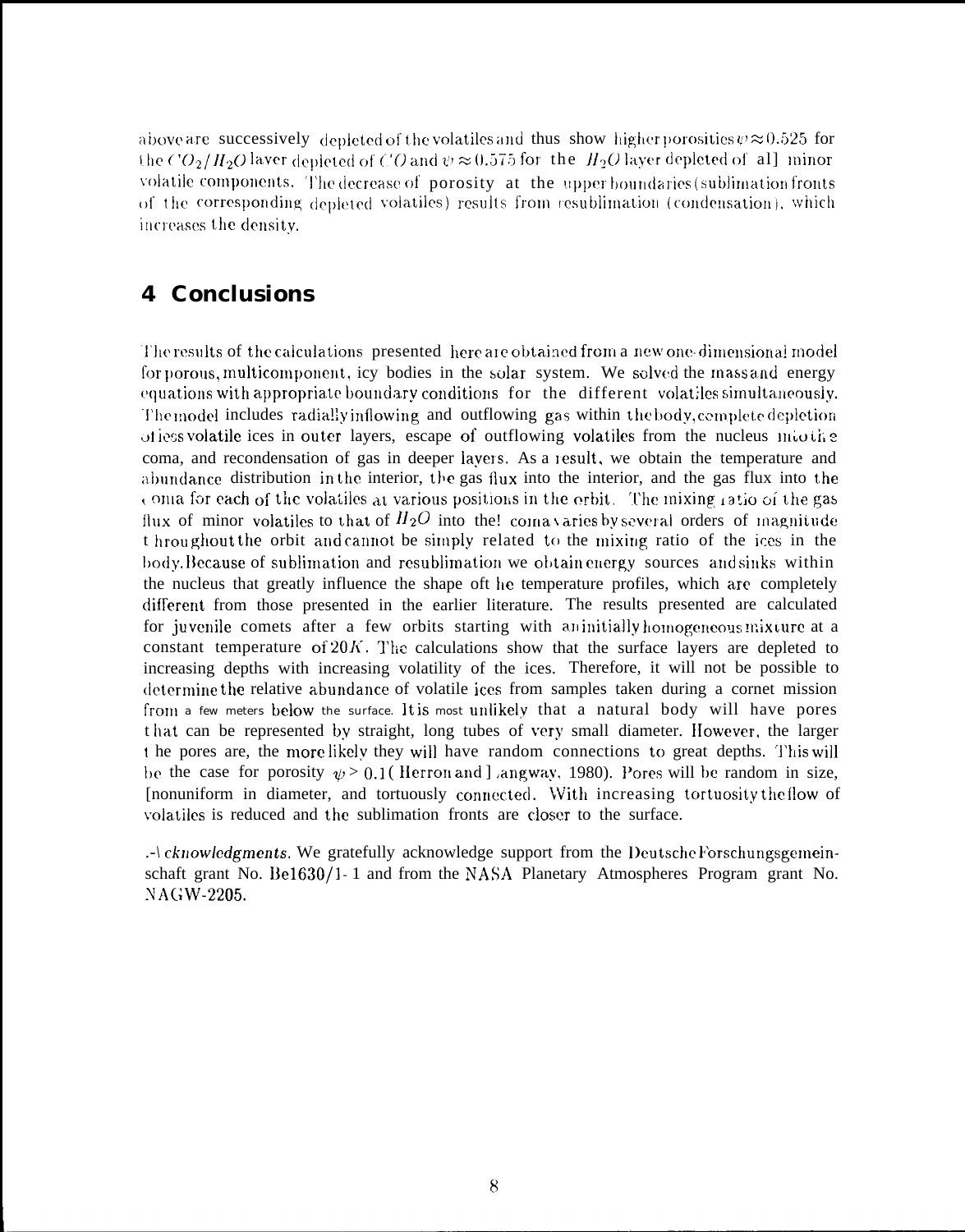**REFERENCES** 

- II EN KHOFF, J. AND '1', SPOHN1991a. Thermal histories of the KOS1 samples. Geophys. Res. Lett. 18, 261-264.
- BENKHOFF, J. ANDT. SPOHN1991 h. Results of a coupled heat and mass transfer model applied to KOSI sublimation experiments. In Theoretical Modelling of Comet Simulation Experiments, (N. 1. Kömle, S. J. Bauer and '1'. Spohn, Eds.), pp. 31-48. Verlag der Österreichischen Akademie der Wissenschaften.
- BENKH OFF J., K. J. SEI DEN STICKER, K. SEIFERLIN AND T. SPOHN J 994. Energy analysis of porous water ice under space. simulated conditions: results from the KOSI-8 experiment. Planet. Space Sci. . in press.
- D ELSEM ME, A. H. 1977. in Comets Asteroids. Meteoroids, University Toledo, Toledo, OH.
- E SPIN ASSE, S., J. KLINGER, C. RITZ, AND B. SCHMITT1991. Modeling of the thermal behavior and of the chemical differentiation of cometary nuclei. Icarus 92.350-365.
- FANALE, F. P., AND J. R. SALVAIL 1984. An idealized short period comet model: surface insolation,  $H_2O$  - flux, dust flux and mantle evolution. Icarus 60, =176-511.
- FANALE, F. P., AND J. R. SALVALL 1987. The loss and depth of  $CO_2$ ice in comet nuclei. Icarus 72, 535-554.
- FANALE, f?. P., AND J. R. SALVAIL 1990. 'l'he influence of CO ice on the activity and near-surface differentiation of comet nuclei. Icarus 84, 403-413.
- GRÜNE., H. KOCH AN, AND K. J. SEIDENSTICKER 1991. Laboratory simulation, a tool for comet research. Geophys. Res. Lett. 18, 245-248.
- HERRON, M. M., AND C. C. L ANGWAY, JR. 1980. Firn densification: An empirical model. J. Glaciology 25, 337-385.
- HOUPIS, 11. 1., F., W.-H. 1P AND D. A. MENDIS 1985. 'The chemical Differentiation of the cometary nucleus: The process and its consequences. The Astrophys. J. 295, 654-667.
- KELLER, H. U. 1989. Comets dirty snowballs or icy dirtballs. Proc. Int. Workshop on Phys. and Mech. Comet, Mat., Münster FRG, ESA SP-302, 39-45.
- KELLER H. U., C. ARPIGNY, C. BARBIERI, R. M. BONNET, S. CAZES, M. CORADINI, C. B. COSMOVICI, W. A. DELAMERE, W. F. HUEBNER, D. W. II UGHES, C. JAM AR, 1). MALAISE, II. J. RE ITSEMA, H. U. SCHMIDT, W. K.H. SCHMIDT, P. SEIGE, F. 1. WHIPPLE AND K. WILHELM 1986. First Halley Multicolor Camera imaging results from Giotto. Nature 321, 320-326.
- KITTEL, C., 1980. Thermal Physics, W.H. Freeman and Company, San Francisco and London.

MEKLER Y., D. PRIALNIK, AND M. PODOLAK 1990, Evaporation from a porous cometary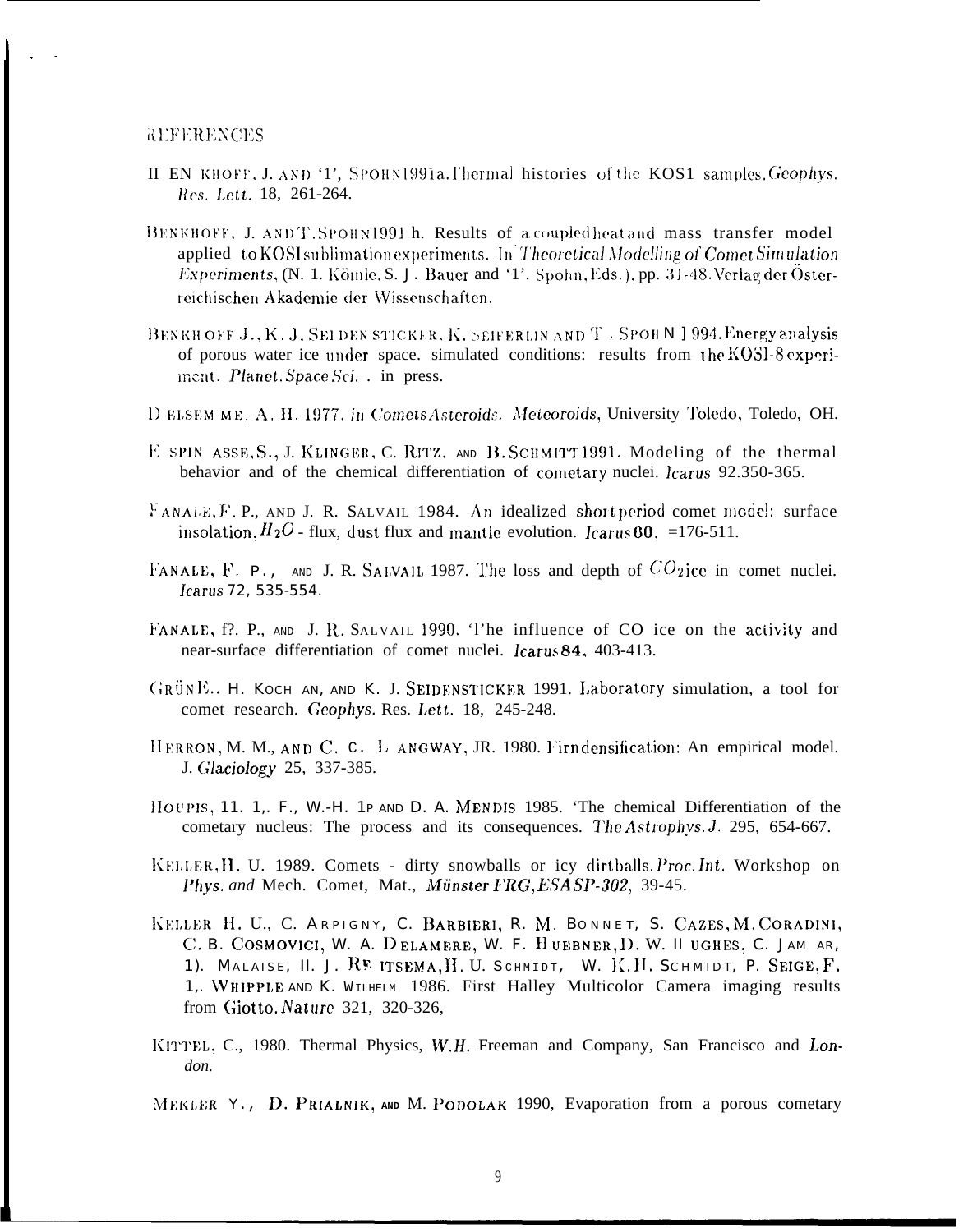nucleus. Astrophys. J., 356. 682-686.

- SM OL UCHOWSKI, R. 1982. Heat transportin porous cometary nuclei. J. Geophys. Res. 87, A422-A424.
- SPOHN, T. AND, 1. BENKHOFF 1990. Thermal history models for KOSI sublimation experiments.lcarus 87, 358-371.
- SQUYRES S. W., C. 1'. MCKAY AND R. T.REYNOLDS 1985. Temperatures Within Comet Nuclei. J. Geophys. Res. 90, 12,381-12,392.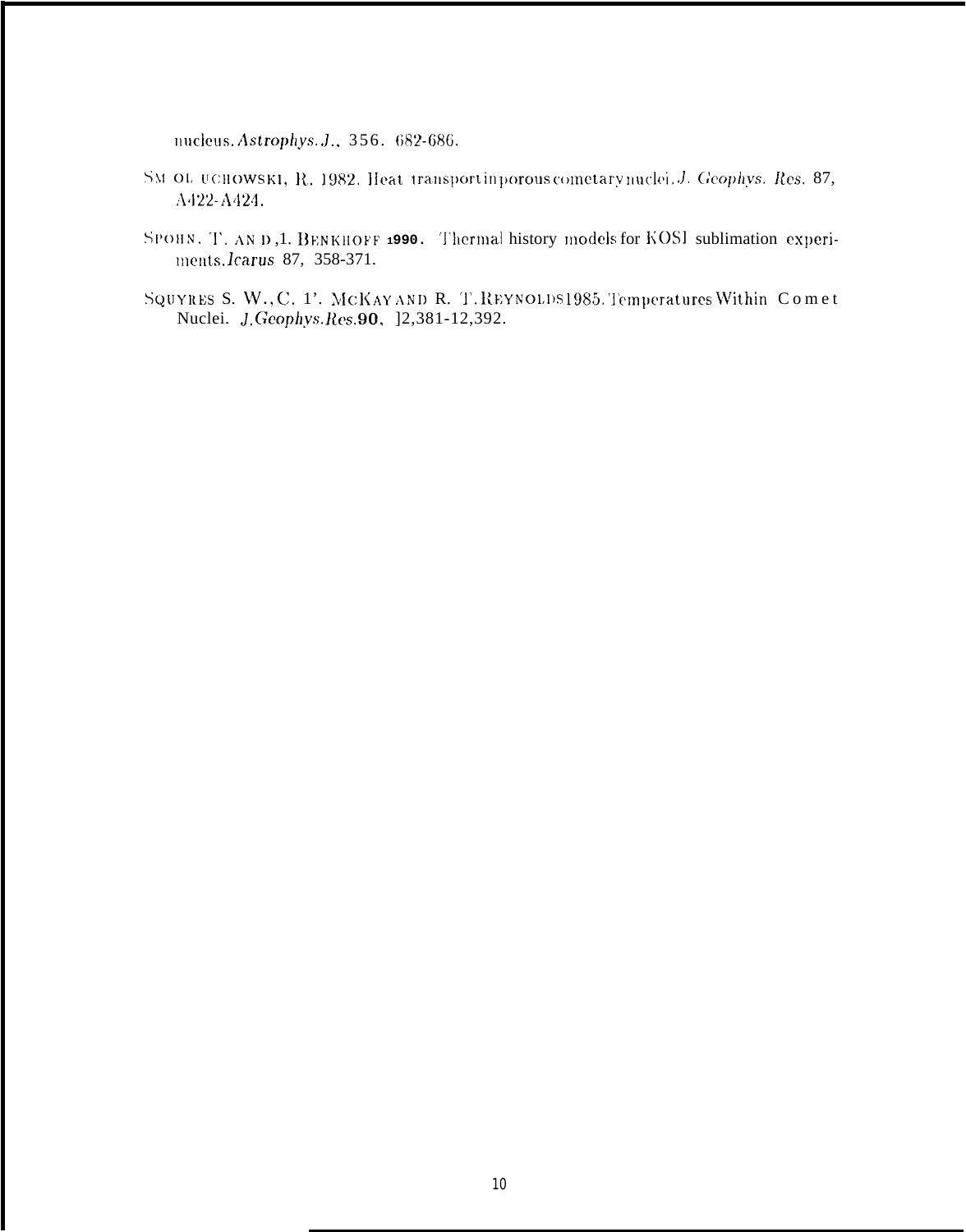Table 1: Starting parameters for the model calculations

| density $\rho$                                  | $458.5 \; \overline{kgm^{-3}}$          |
|-------------------------------------------------|-----------------------------------------|
| composition of ice                              |                                         |
| $H_2O$                                          | $35\%$ by mass                          |
| CO <sub>2</sub>                                 | $10\%$ by mass                          |
| $(.)^{\dagger}$                                 | $5 * by mass$                           |
| tortuosity $\xi$ "                              |                                         |
| porosity $\psi$                                 | 0.5                                     |
| pore radius $a$                                 | 0.001 m                                 |
| temperature $T_0$                               | 20 K                                    |
| thermal conductivity $\kappa$                   | $0.01 \times K_{ice}$ $W m^{-1} K^{-1}$ |
|                                                 | $\kappa_{ice} = 568/T W m^{-1} K^{-1}$  |
| IR emissivity $\epsilon$ *                      | 0.96                                    |
| mean albedo A *                                 | 0.04                                    |
| shell thickness d                               | 250771                                  |
| number of grid points in the shell *            | 5000                                    |
| $\star$ is a set of $\sim$ in the set of $\sim$ | .                                       |

Constant throughout the model calculation

#### **Figure captions**

Fig.1: Surface temperature  $(T, )$  versus heliocentric distance  $(r)$  of a porous ice body in an orbit of Comet Schwassmann-Wachmann 3 for five orbits.

Fig.2: Mass fluxes of gas-phase volatiles (a)  $\phi_{H_2O}$ , (b)  $\phi_{CO_2}$ , and (c)  $\phi_{CO}$  and (d) the total mass flux  $(\phi_{total})$  into the coma versus heliocentric distance (r) of a porous ice body in the first and fifth orbit of Comet Schwassmann-Wachmann 3

Fig.3: Mixing ratio of  $CO_2$  to  $H_2O$  gas flux into the coma versus heliocentric distance (r) corresponding to  $Fig.2$ .

Fig.4: Temperature profiles  $(T)$  versus distance from the surface) at two different positions in the fifth orbit of a comet simulating the orbit of Comet Schwassmann-Wachmann 3. (a) perihelion (true anomaly  $\alpha = 0$ ) and (b) aphelion ( $\alpha :: \pi$ ).

Fig.5: Porosity  $(\psi)$  versus distance from the initial surface at perihelion in the first and fifth orbit.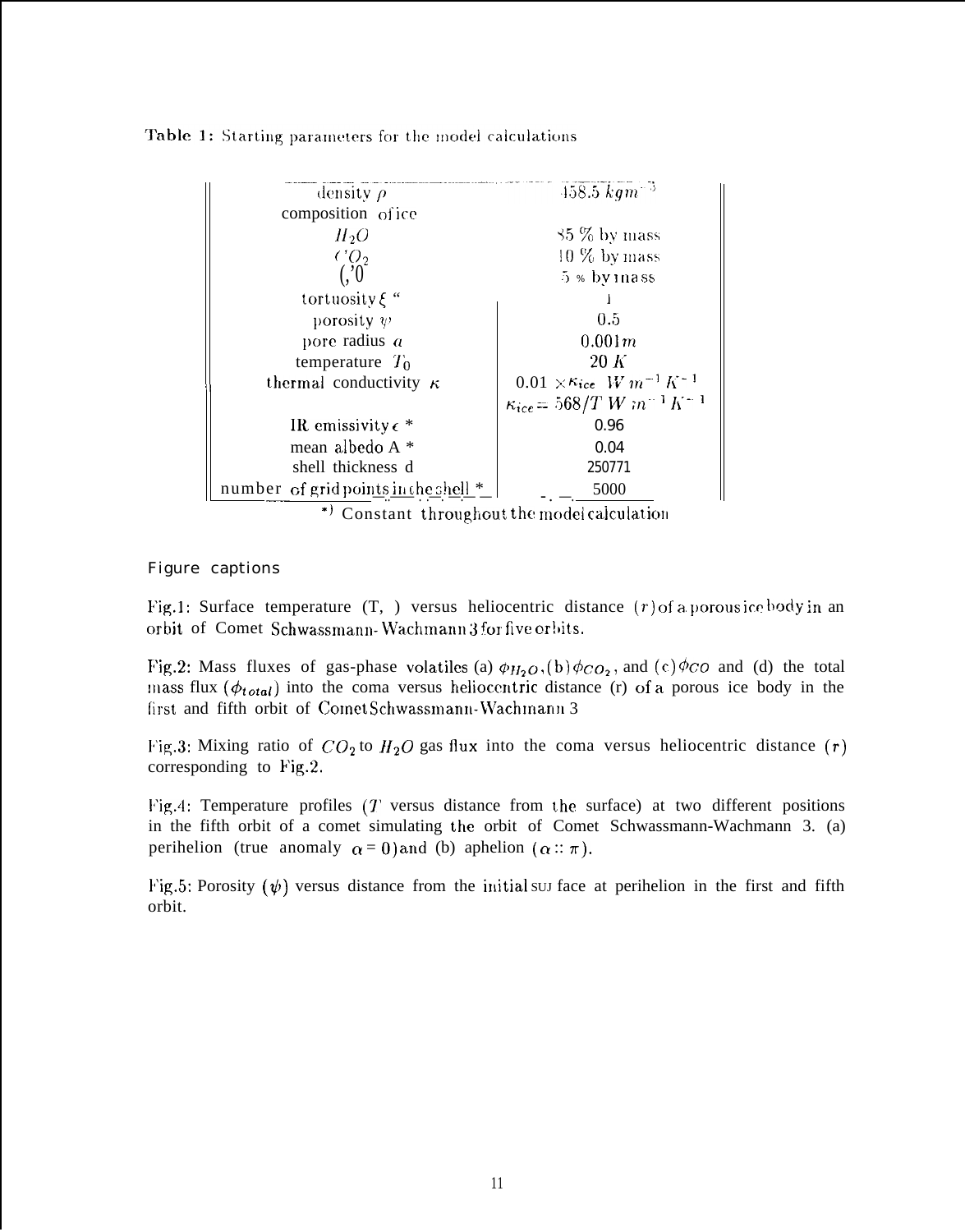

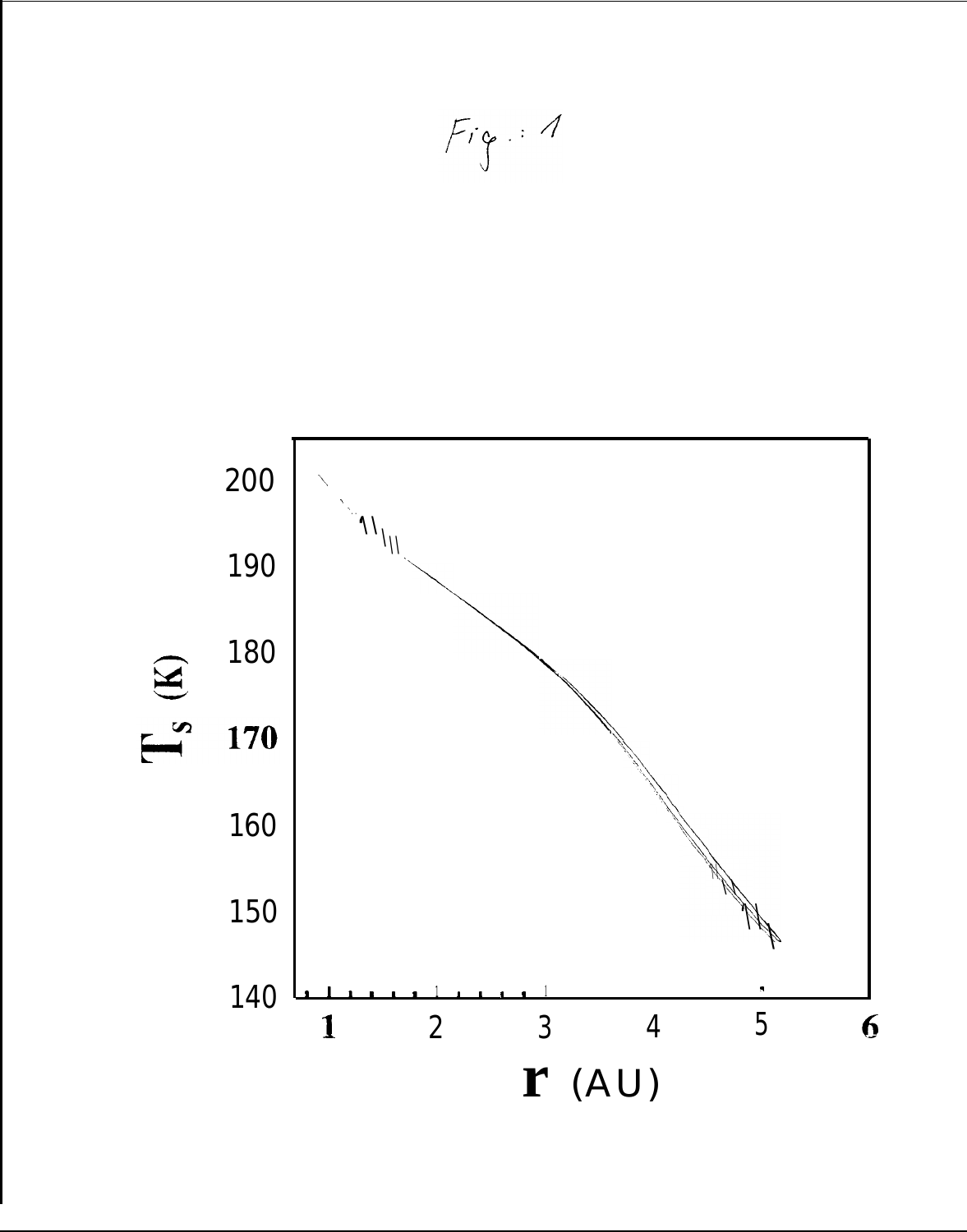

 $F$ ig: 2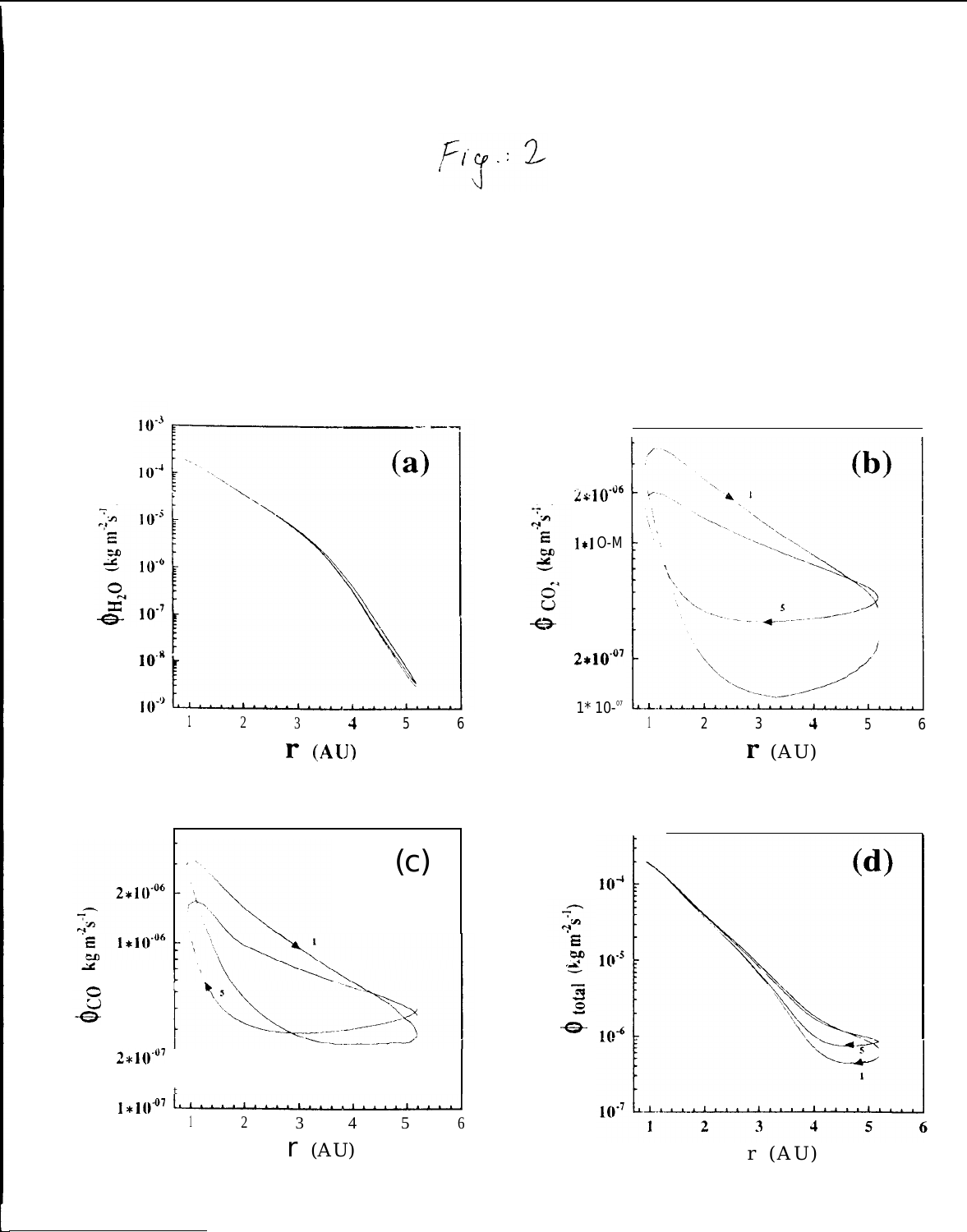

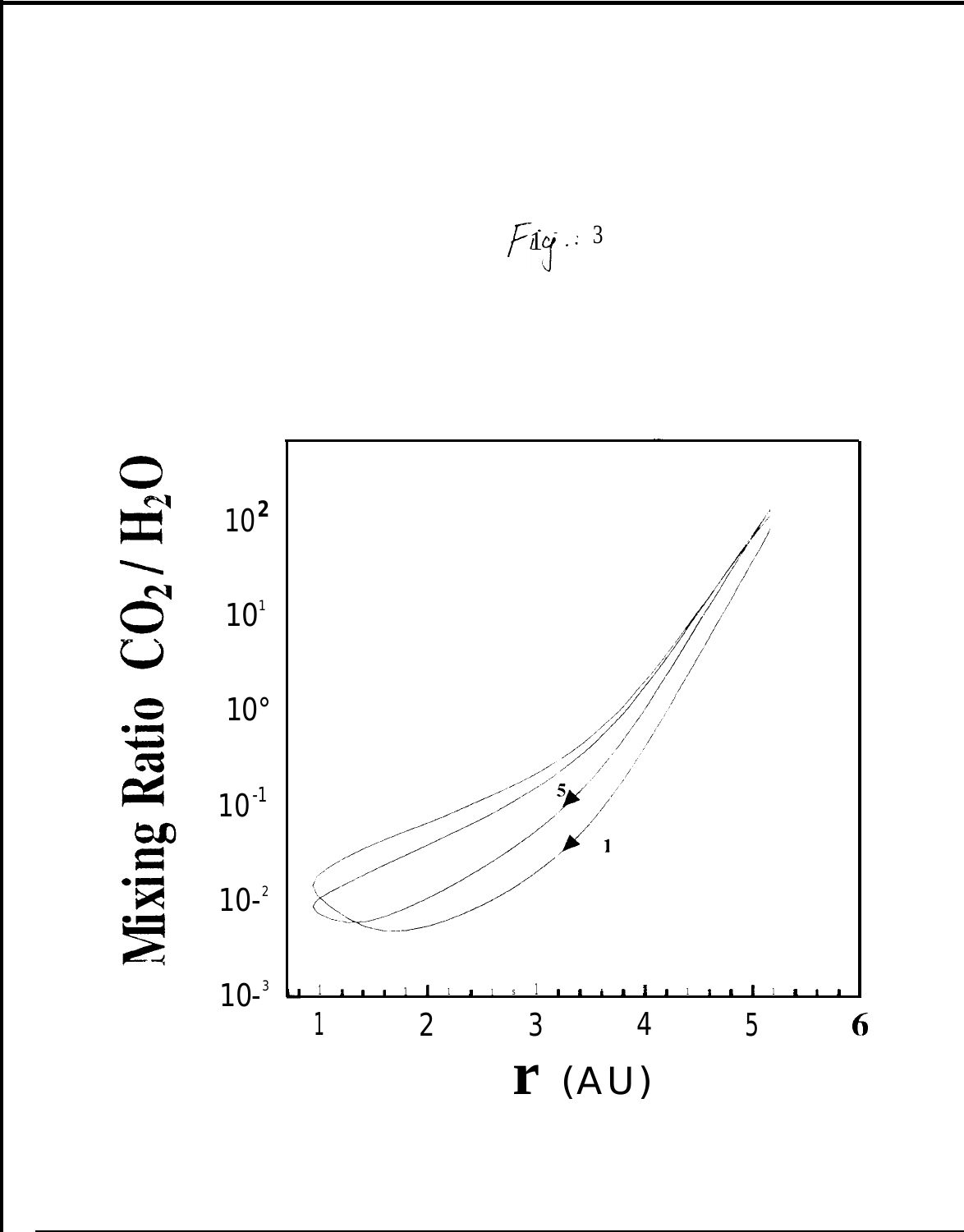